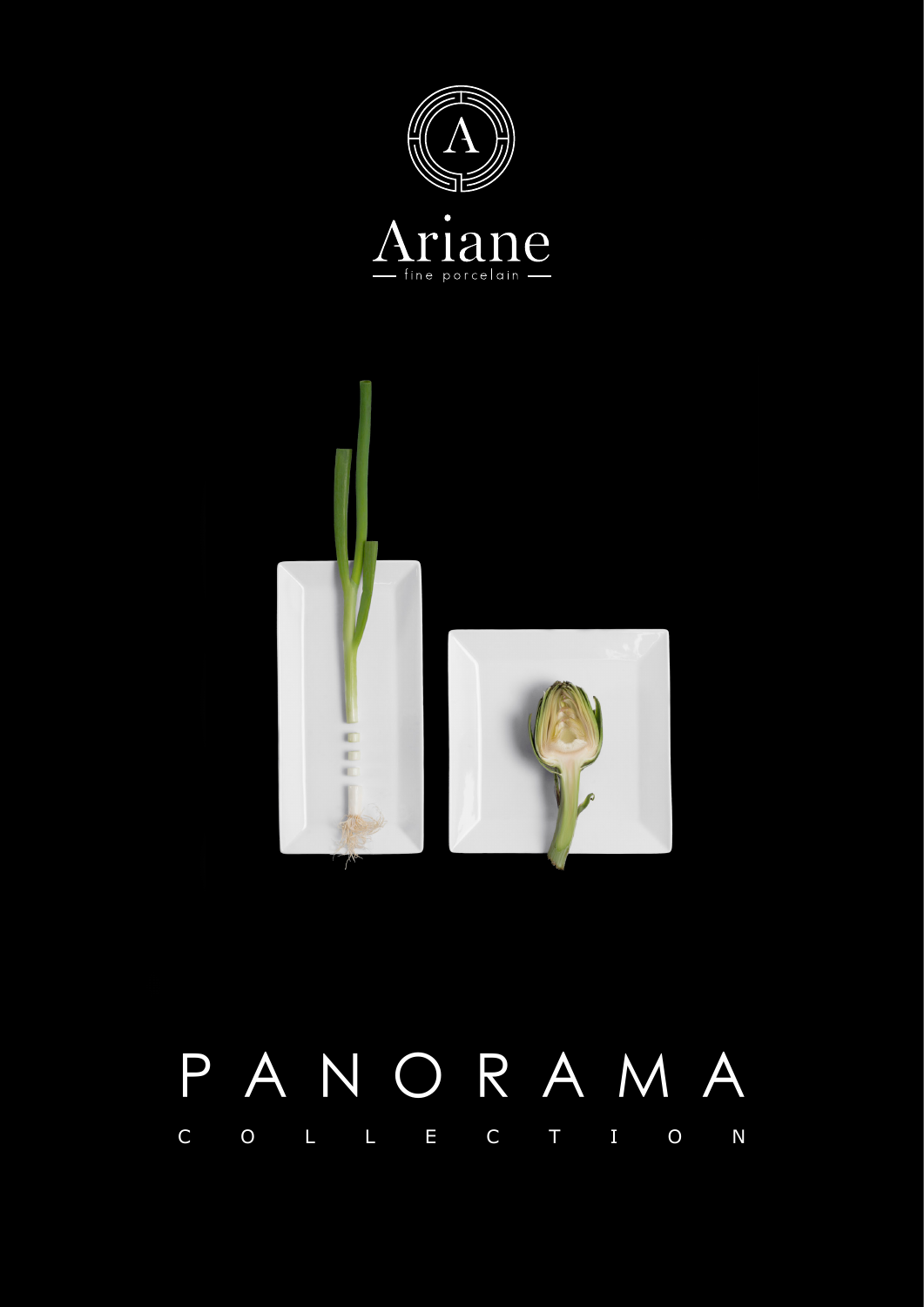PANORAMA comprises of stackable square and rectangle plates, platters and bowls with distinct bold edges and panoramic wide angles, offering utmost functionality for all types of catering establishments.

PANORAMA COLLECTION **SQUARE BOWL**

**RECTANGLE PLATE**

**RECTANGLE BOWL**

**RECTANGLE PLATE**

**RECTANGLE PLATE**

**RECTANGLE DEEP PLATE**

**SQUARE PLATE 31 x 31 cm** ARSARN000011031 **27 x 27 cm** ARSARN000011027 **21.5 x 21.5 cm** ARSARN000011022 **18 x 18 cm** ARSARN000011018 **15.5 x 15.5 cm** ARSARN000011015 **12.5 x 12.5 cm** ARSARN000011013

> **38.5 x 19 cm** ARRARN000011038 **33.5 x 16.5 cm** ARRARN000011034 **28.5 x 14 cm** ARRARN000011029 **23.5 x 11.5 cm** ARRARN000011023 **18 x 9 cm** ARRARN000011018 **15.5 x 7.5 cm** ARRARN000011015



**26.5 x 21.5 cm** ARRARN000011027 **24 x 19.5 cm** ARRARN000011024 **19 x 15.5 cm** ARRARN000011019 **16 x 13 cm** ARRARN000011016



**19.5 x 9 cm 15 cl** ARRARN000012019 **14.5 x 7 cm 6 cl** ARRARN000012014



**18 x 9.5 cm 31.5 cl** ARRARN000022018 **13 x 6.5 cm 12.5 cl** ARRARN000022013

**9 x 9 cm 12 cl** ARSARN000022009

**32 x 15.5 cm** ARRARN000011001 **29 x 14.5 cm** ARRARN000011002 **23 x 11 cm** ARRARN000011003 **17 x 8.5 cm** ARRARN000011004

NOTE: FOLLOWING ITEMS MARKED IN GREEN ARE AVAILABLE IN STOCK. THE REST MARKED IN BLACK WILL BE AVAILABLE IN STOCK UNDER 10 WEEKS.